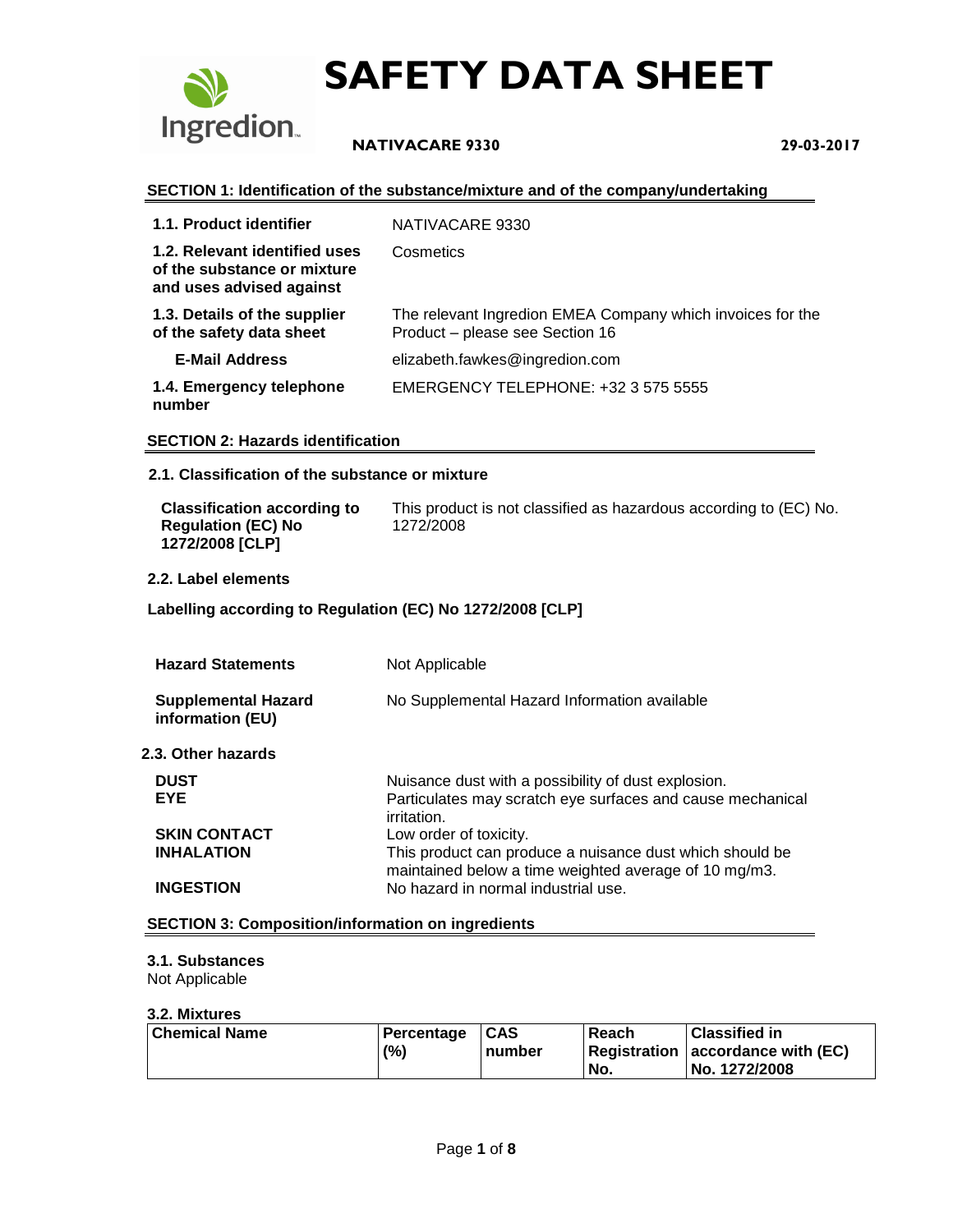

 **NATIVACARE 9330 29-03-2017**

| $\cdots$<br>∈product is not ∈<br>as<br>classified<br>This |  |  |
|-----------------------------------------------------------|--|--|
| zardous<br>−ha∠                                           |  |  |

#### **See Section 16 for full text of hazard statements.**

#### **SECTION 4: First aid measures**

| 4.1. Description of first aid measures |                                                                                                                                                       |  |  |
|----------------------------------------|-------------------------------------------------------------------------------------------------------------------------------------------------------|--|--|
| <b>Inhalation</b>                      | Remove patient from exposure.                                                                                                                         |  |  |
| Eye contact                            | Remove particles by irrigating with eye wash solution or clean water,<br>holding the eyelids apart. If symptoms develop, obtain medical<br>attention. |  |  |
| <b>Skin contact</b>                    | Wash skin with soap and water.                                                                                                                        |  |  |
| Ingestion                              | None required.                                                                                                                                        |  |  |
| Self-protection of the first<br>aider  | Not available                                                                                                                                         |  |  |

#### **4.2. Most important symptoms and effects, both acute and delayed Symptom** Possible physical irritant from dust particles.

**4.3. Indication of any immediate medical attention and special treatment needed Notes to the physician** No further first aid information is available.

#### **SECTION 5: Firefighting measures**

#### **5.1. Extinguishing media**

| Suitable extinguishing<br>media   | CO <sub>2</sub> Dry Chemical Foam Water Fog |
|-----------------------------------|---------------------------------------------|
| Unsuitable Extinguishing<br>Media | None known.                                 |

#### **5.2. Special hazards arising from the substance or mixture**

| Fire and/or Explosion       | Minimum ignition temperature of dust cloud- approx. 390 C. Minimum |
|-----------------------------|--------------------------------------------------------------------|
| <b>Hazards</b>              | explosive concentration- approx. 80 mg/l. Minimum energy to ignite |
|                             | cloud by electrical spark- approx. 0.10 joules.                    |
| <b>Hazardous Combustion</b> | Thermal decomposition could produce carbon monoxide, carbon        |
| <b>Products</b>             | dioxide, and unidentified organic compounds.                       |

#### **5.3. Advice for firefighters**

| Fire Fighting Methods and | No special procedures are required. |
|---------------------------|-------------------------------------|
| Protection                |                                     |

#### **SECTION 6: Accidental release measures**

#### **6.1. Personal precautions, protective equipment and emergency procedures**

For non-emergency personnel Non-emergency personnel should be kept clear of the area.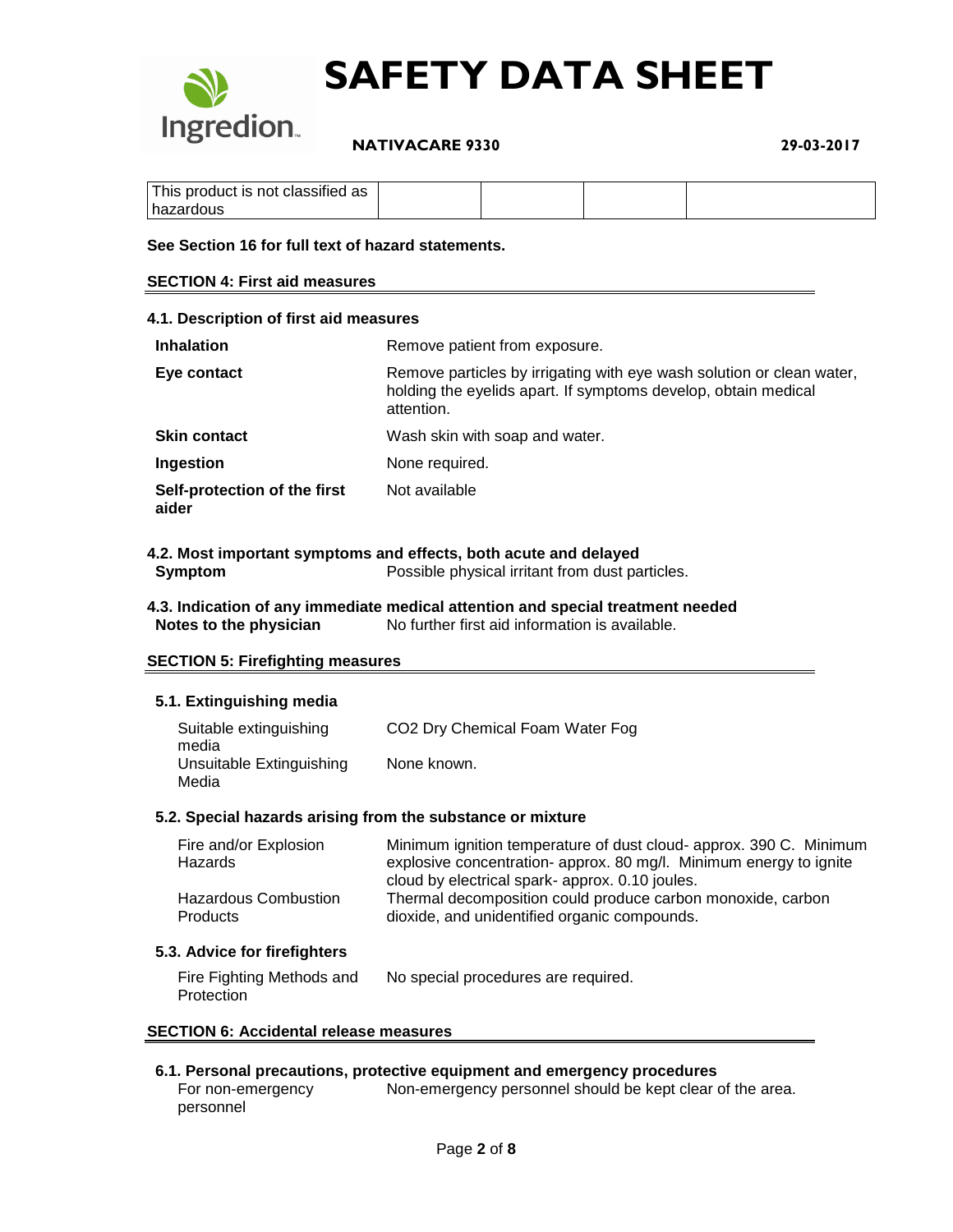

## **NATIVACARE 9330 29-03-2017**

| For emergency responders                                        | Use personal protective equipment as required.                                                                                                                           |
|-----------------------------------------------------------------|--------------------------------------------------------------------------------------------------------------------------------------------------------------------------|
| 6.2. Environmental<br>precautions                               | Not available                                                                                                                                                            |
| 6.3. Methods and material<br>for containment and<br>cleaning up | Normal precautions for "nuisance dust" should be observed. Avoid<br>prolonged inhalation of dust. Sweep up or vacuum up and place in<br>suitable container for disposal. |
| 6.4. Reference to other<br>sections                             | See Section 8 for appropriate personal protective equipment. See<br>Sections 2 and 7 for additional information on hazards and<br>precautionary measures.                |

#### **SECTION 7: Handling and storage**

| 7.1. Precautions for safe<br>handling                                   | Store in a clean, dry, well ventilated warehouse away from odorous<br>materials.                                                                     |
|-------------------------------------------------------------------------|------------------------------------------------------------------------------------------------------------------------------------------------------|
| 7.2. Conditions for safe<br>storage, including any<br>incompatibilities | Ambient. Store in a clean, dry, well ventilated warehouse away from<br>odorous materials.                                                            |
| Special Sensitivity:                                                    | No special sensitivity.                                                                                                                              |
| Sensitivity to Mechanical<br>Impact:                                    | No.                                                                                                                                                  |
| Sensitivity to Static<br>Electricity:                                   | Yes                                                                                                                                                  |
| Other precautions:                                                      | Use care to minimise dust generation in normal use conditions.<br>Avoid dispersing the powder in the air. Prevent build-up of powder on<br>surfaces. |
|                                                                         | Mechanical handling of the powder on inadequately grounded<br>equipment can result in static electrical discharges.                                  |
| Materials to avoid:                                                     | None known.                                                                                                                                          |
| 7.3. Specific end use(s)                                                | Cosmetics                                                                                                                                            |

#### **SECTION 8: Exposure controls/personal protection**

#### **8.1. Control parameters**

#### **Occupational Exposure Limits (TWA)**

| <b>COMPONENT</b> | <b>EXPOSURE LIMITS</b>         | EC INDICATIVE         |
|------------------|--------------------------------|-----------------------|
|                  |                                | OCCUPATIONAL EXPOSURE |
|                  |                                | LIMIT VALUES          |
| Starch           | 10 mg/m3 TWA (total inhalable) | Not available         |
|                  | 4 mg/m3 TWA (respirable)       |                       |

#### **8.2. Exposure controls**

**Appropriate Engineering controls**

**Personal protective equipment**

General.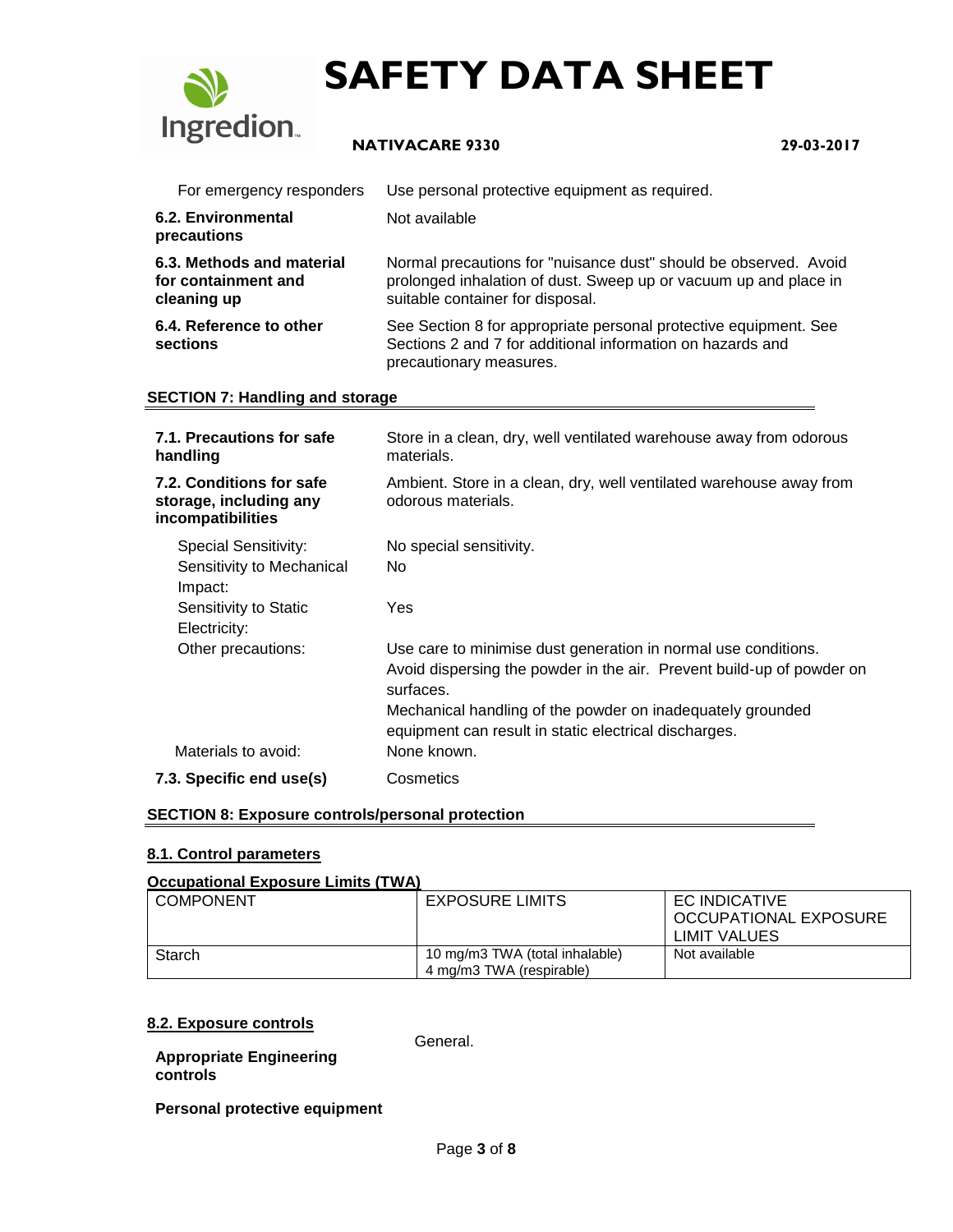

## **NATIVACARE 9330 29-03-2017**

| - Eye protection:                         | Wear safety glasses. Personal eye protection should conform to<br>EN 166.              |
|-------------------------------------------|----------------------------------------------------------------------------------------|
| - Skin protection:                        |                                                                                        |
| - Hand protection:                        | Gloves are recommended due to possible irritation. Gloves should<br>conform to EN 374. |
| Other skin protection:                    | Uniforms, coveralls, or a lab coat should be worn.                                     |
| <b>Respiratory Protection:</b>            | Use approved dust mask.                                                                |
|                                           | Dust masks should conform to EN 149.                                                   |
| <b>Other Protective Equipment:</b>        | Wash before eating, drinking, or using toilet facilities.                              |
| <b>General Hygiene Conditions:</b>        | Not available                                                                          |
| - Thermal hazards                         | Not available                                                                          |
| <b>Environmental exposure</b><br>controls | Not available                                                                          |

#### **SECTION 9: Physical and chemical properties**

| 9. T. Milorination on basic priysical and chemical properties |                    |
|---------------------------------------------------------------|--------------------|
| <b>Physical state</b>                                         | Powder.            |
| Colour                                                        | white or off-white |
| Odour                                                         | Starch odour.      |
| <b>Odour threshold</b>                                        | Not available      |
| рH                                                            | Not available      |
| <b>Melting point / Freezing point</b><br>$(^{\circ}C)$        | Not available      |
| Initial boiling point and boiling<br>range                    | Not available      |
| <b>Flash point</b>                                            | Not applicable     |
| <b>Evaporation Rate</b>                                       | Not applicable     |
| <b>Flammability (solid, gas)</b>                              | Nο                 |
| <b>Upper Flammable/Explosive</b><br>Limit, % in air           | Not applicable     |
| <b>Lower Flammable/Explosive</b><br>Limit, % in air           | Not applicable     |
| Vapour pressure at 50°C (kPa)                                 | Not applicable     |
| <b>Vapour density</b>                                         | Not applicable     |
| <b>Relative Density</b>                                       | Not available      |
| Relative Density at 20° C                                     | No data available  |
| Solubility(ies)                                               | Insoluble          |
| <b>Partition coefficient: n-</b><br>octanol/water             | Not applicable     |
| <b>Auto-ignition temperature</b>                              | Not available      |
| <b>Decomposition temperature</b>                              | Not determined.    |

## **9.1. Information on basic physical and chemical properties**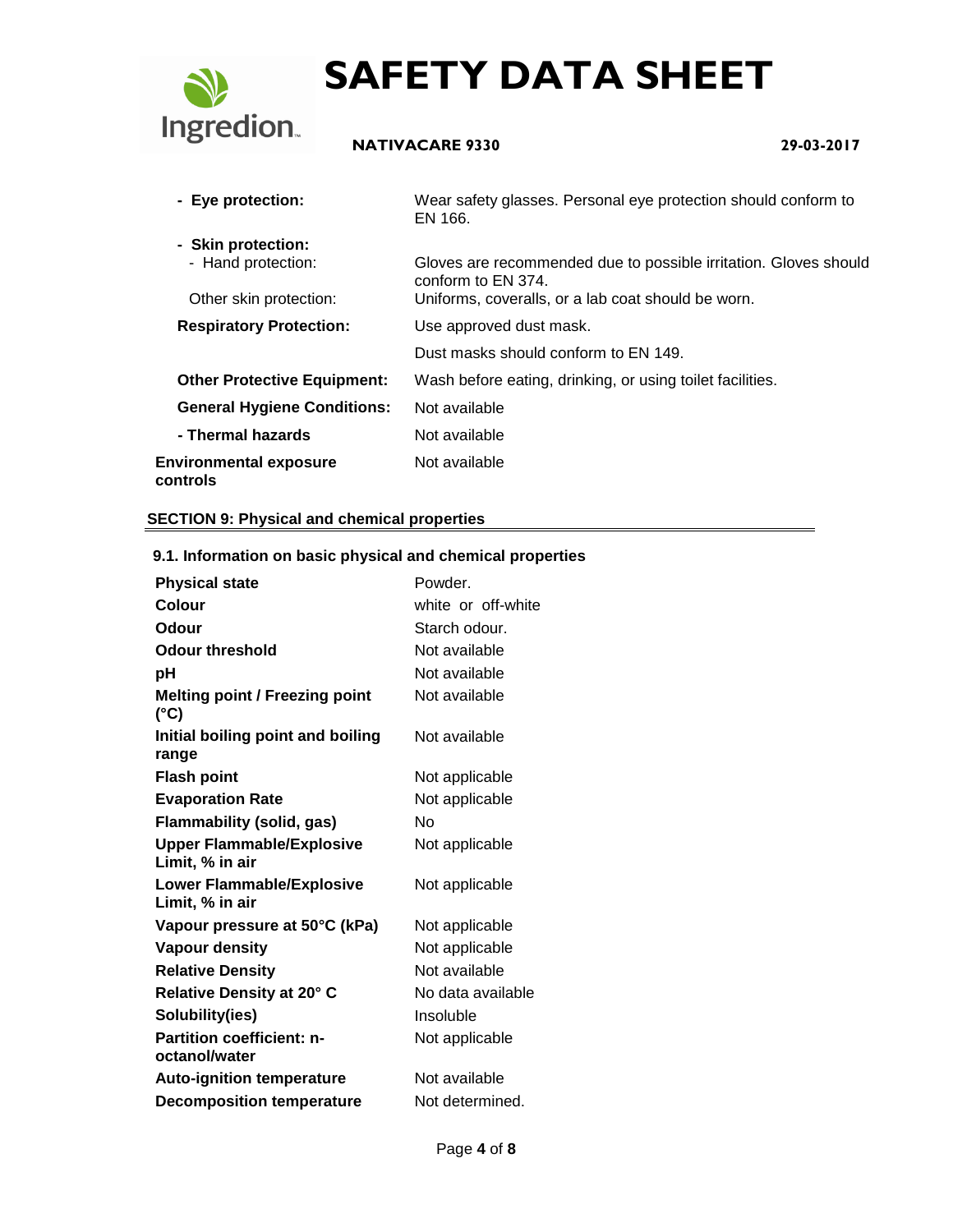

## **NATIVACARE 9330 29-03-2017**

| <b>Viscosity</b>                  | Not applicable |
|-----------------------------------|----------------|
| <b>Explosive Properties</b>       | Not applicable |
| <b>Oxidising Properties</b>       | Not applicable |
| 9.2. Other information            |                |
| <b>Solids</b>                     | Not available  |
| Volatiles                         | None           |
| <b>Volatile Organic Compounds</b> | Not available  |

#### **SECTION 10: Stability and reactivity**

| 10.1. Reactivity                            | Not expected to be reactive                                                                                                                         |
|---------------------------------------------|-----------------------------------------------------------------------------------------------------------------------------------------------------|
| 10.2. Chemical stability                    | Material is stable under normal temperatures and pressures.                                                                                         |
| 10.3. Possibility of hazardous<br>reactions | Hazardous polymerization will not occur.                                                                                                            |
| 10.4. Conditions to avoid                   | None known.                                                                                                                                         |
| 10.5. Incompatible materials                | None known.                                                                                                                                         |
| 10.6. Hazardous decomposition<br>products   | This product does not undergo spontaneous decomposition.<br>Typical combustion products are carbon monoxide, carbon<br>dioxide, nitrogen and water. |

#### **SECTION 11: Toxicological information**

#### **11.1. Information on toxicological effects**

**Acute toxicity;** Not available

#### **Skin corrosion/irritation;**

Low order of toxicity. Based on available data, the GHS classification criteria are not met.

### **Serious eye damage/irritation;**

Particulates may scratch eye surfaces and cause mechanical irritation. Based on available data, the GHS classification criteria are not met.

## **Respiratory or skin sensitization;**

Not available

#### **Germ cell mutagenicity;** Not available

**Carcinogenicity;** Not available

**Reproductive toxicity;** Not available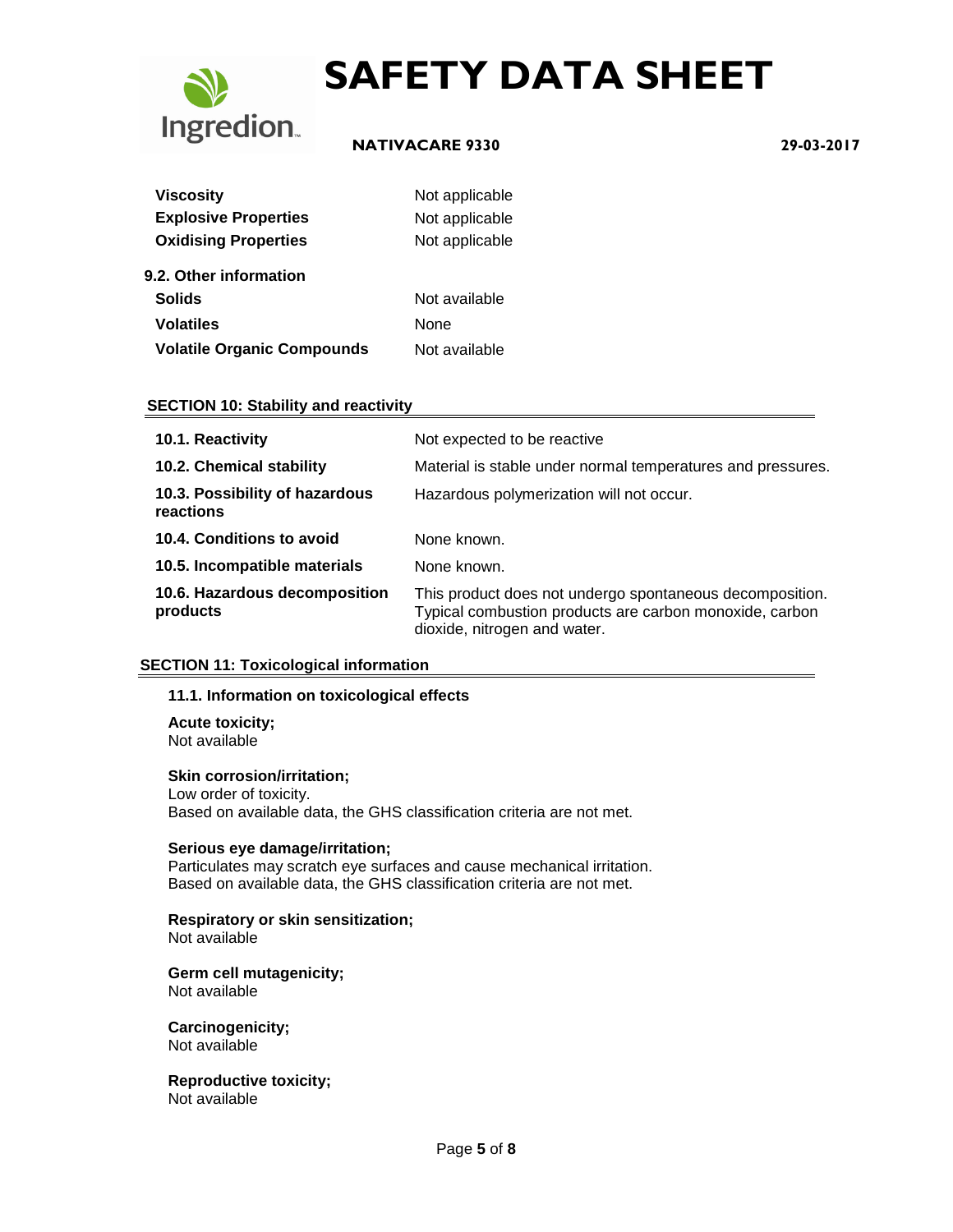

 **NATIVACARE 9330 29-03-2017**

**STOT-single exposure;** Not available

**STOT-repeated exposure;** Not available

**Aspiration hazard;** Not available

#### **SECTION 12: Ecological information**

| 12.1. Toxicity                              | Low, but has a BOD contribution. |
|---------------------------------------------|----------------------------------|
| 12.2. Persistence and<br>degradability      | Readily biodegradable.           |
| 12.3. Bioaccumulative<br>potential          | Low (degrades too rapidly)       |
| 12.4. Mobility in soil                      | Unknown.                         |
| 12.5. Results of PBT<br>and vPvB assessment | Not available                    |
| 12.6. Other adverse<br>effects              | Contributes to effluent BOD.     |
| 12.7. Additional<br><b>Information</b>      | Not available                    |

### **SECTION 13: Disposal considerations**

| 13.1. Waste treatment methods    |                                                                                                    |
|----------------------------------|----------------------------------------------------------------------------------------------------|
| <b>Waste Disposal Methods:</b>   | Waste disposal should be in accordance with existing Community,<br>National and local regulations. |
| <b>Empty Container Warnings:</b> | Not needed.                                                                                        |

#### **SECTION 14: Transport information**

| <b>IATA CLASSIFICATION</b>       | Not classified as dangerous. |
|----------------------------------|------------------------------|
| 14.1. UN number                  | Not Applicable               |
| 14.2. UN proper shipping name    | Not Applicable               |
| 14.3. Transport hazard class(es) | Not Applicable               |
| 14.4. Packing group              | Not Applicable               |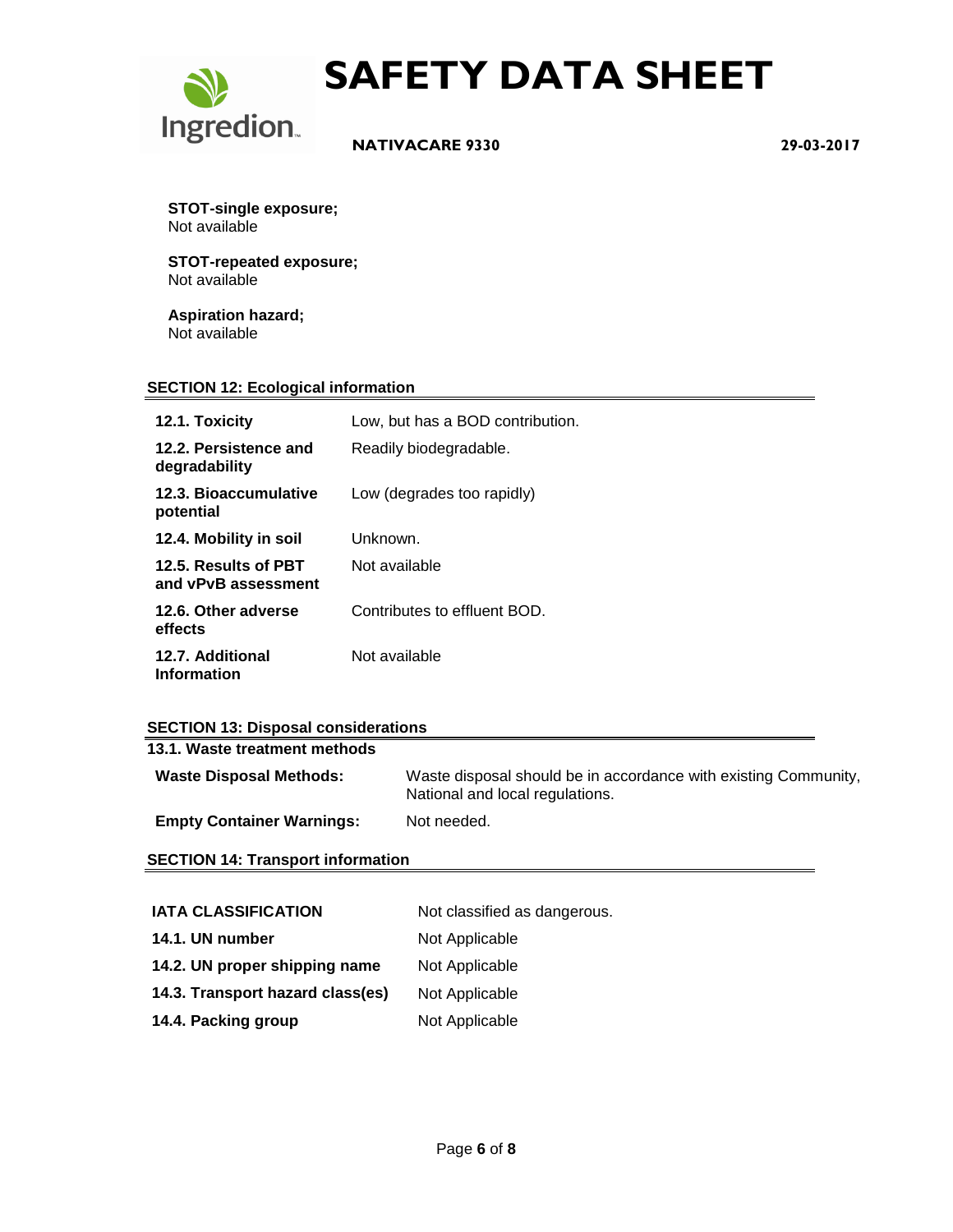

## **NATIVACARE 9330 29-03-2017**

| <b>IMDG CLASSIFICATION</b>                                                                 | Not classified as dangerous. |
|--------------------------------------------------------------------------------------------|------------------------------|
| 14.1. UN number                                                                            | Not Applicable               |
| 14.2. UN proper shipping name                                                              | Not Applicable               |
| 14.3. Transport hazard class(es)                                                           | Not Applicable               |
| 14.4. Packing group                                                                        | Not Applicable               |
| <b>ADR/RID</b>                                                                             | Not classified as dangerous. |
| 14.1. UN number                                                                            | Not Applicable               |
| 14.2. UN proper shipping name                                                              | Not Applicable               |
| 14.3. Transport hazard class(es)                                                           | Not Applicable               |
| 14.4. Packing group                                                                        | Not Applicable               |
| <b>14.5. Environmental hazards</b>                                                         | Not available                |
| 14.6. Special precautions for user                                                         | Not available                |
| 14.7. Transport in bulk according<br>to Annex II of MARPOL73/78 and<br>the <b>IBC</b> Code | Not available                |
|                                                                                            |                              |

#### **SECTION 15: Regulatory information**

**15.1. Safety, health and environmental regulations/legislation specific for the substance or mixture**

| <b>EINECS</b>                       | Unknown.                                                                                          |
|-------------------------------------|---------------------------------------------------------------------------------------------------|
| <b>SPECIFIC PROVISIONS</b>          | Not available                                                                                     |
| 15.2. Chemical safety<br>assessment | No Chemical Safety Assessment has been carried out for<br>this substance/mixture by the supplier. |

**SECTION 16: Other information**

| Abbreviations and                                           | No data available |
|-------------------------------------------------------------|-------------------|
| acronyms                                                    |                   |
| <b>Key literature</b><br>references and sources<br>for data | No data available |

**Classification and procedure used to derive the classification for mixtures according to Regulation (EC) 1272/2008 [CLP]:**

| <b>Classification according to Regulation (EC) Nr.</b><br>1272/2008 | <b>Classification procedure</b> |
|---------------------------------------------------------------------|---------------------------------|
| Not available                                                       | Not available                   |